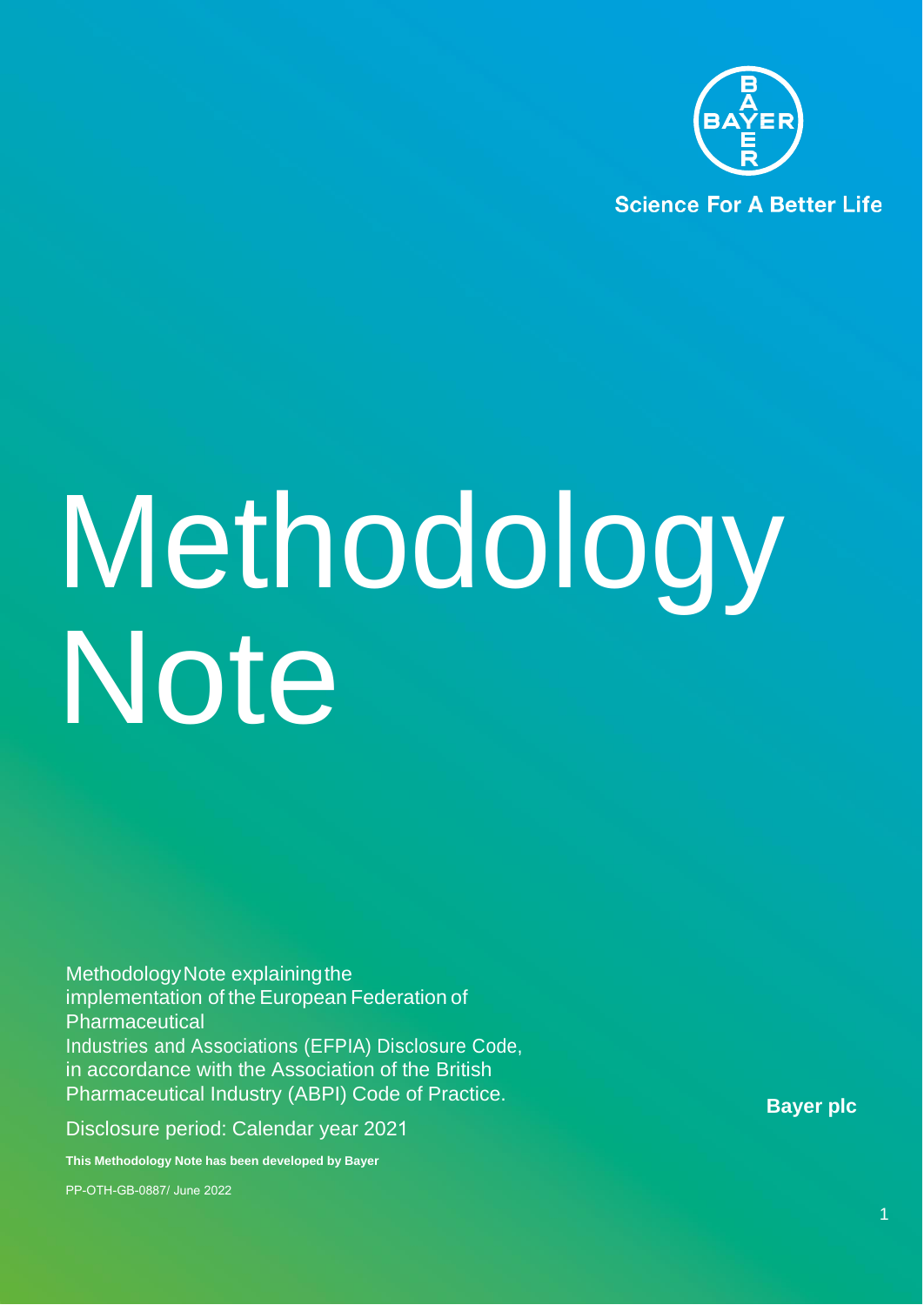

# We at Bayer believe that close cooperation with healthcare professionals is key to achieving better outcomes for the patients we strive to help.

We are committed to transparency regarding how healthcare professionals (HCPs) and healthcare organisations (HCOs) are paid byor receive a benefit in kind from Bayer for the time and expertise they provide. When collaborating with medical experts, we comply with all applicable laws, regulations and codes of practice, such as the EFPIA Disclosure Code in Europe, and various local legal reporting obligations fully respecting the independence and integrity of these professionals. The EFPIA Disclosure Code has been incorporated by the Prescription Medicines Code of Practice Authority (PMCPA) into the ABPI Code of Practice. These codes are intended toensure that even the impression of potential conflicts of interest is avoided. The purpose of making the cooperation between the industry and the medical community more transparent is so that the general public can gain a better understanding of the importance and value of this cooperation for patient well-being and the development of medicines.

In the UK, the ABPI Code of Practice incorporates the requirements of the EFPIA Disclosure Code. In addition, the ABPI Code of Practice requires that the reporting of payments made to healthcare organisations consisting of only one healthcare professional or other relevant decision maker will be subject to the requirements of the ABPICode for individual healthcare professionals. The ABPI Code also requires that all transfers of value made by companies in connection with collaborative working, including joint working, between the NHS and pharmaceutical industry must be publicly disclosed.

Bayer provides donations and grants for the purpose of supporting healthcare, scientific research or education, with no obligation on the recepient organisation or institution to provide goods or services to the benefit of the pharmaceutical company in return.

In order to make the nature and the extent of the interaction between the pharmaceutical industry, healthcare professionals and organisations more transparent, Bayer will document and disclose all transfers of value that are in scope of the EFPIA Disclosure Code. A transfer of value (ToV) can be a monetary value or a benefit in kind and could be made directly or indirectly, for the benefit of HCPs, other relevant decision makers, HCOs and specific interactions with patient organisations and the public, including patients and journalists. The reporting period is always a full calendar year. The seventh report, published in 2022 on the ABPI portal, will cover all relevant ToV made in 2021. ToVs made in accordance with the Association of British HealthTech Industries (ABHI) Code of Practice are also disclosed on the ABPI portal.

The purpose of this methodology note is to allow any person accessing the report to understand how Bayer is documenting anddisclosing the relevant information. Inparticular, itwillexplain the details of the data collection and how these data are reported. The general rules of the EFPIA Disclosure Code apply to all member companies and all companies will disclose relevant ToV in a pre-defined format. However, some details of the reporting methodology are left for the individual companies to decide in order to allow the necessary flexibility to adjust for internal company processes.

If in doubt about the duty to disclose a specific ToV, Bayer will always aim for full disclosure. Only if a ToV is clearly out of scope of the Disclosure Code, will it not be included in the published report. An example of this would be donations made to healthcare organisations as a result of employee fundraising activities.

This methodology note is structured as follows: based on a specific question, we will explain in detail how Bayer handles disclosure of ToV to HCPs, other relevant decision makers, HCOs and specific interactions with patient organisations and the public, including patients and journalists. The general explanation will - where possible - also be illustrated by examples to ensure a clear understanding.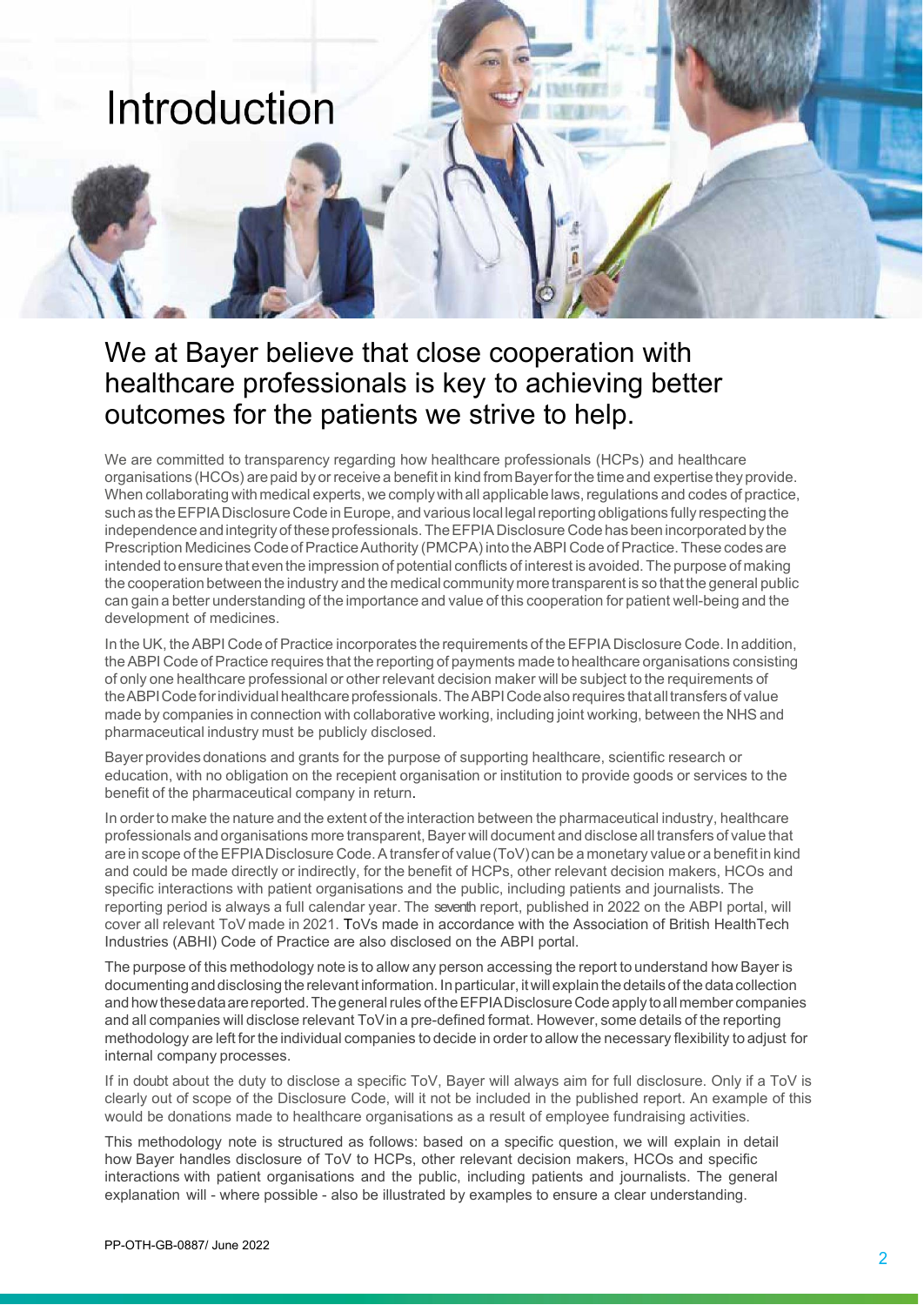# Table of Contents

# Data Privacy

- **04** What is the importance of HCP's consent to the publication of data?
- **04** How does Bayer react if a healthcare professional, despite our best efforts to obtain full consent, only grants partial consent for the publication of selected ToVs?
- **04** What sort of declaration of consent is data processing at Bayer based on?
- **04** How long do we make the information available for on our disclosure platform?

# General questions

- **05** What will we do in the case of cross-border where we provide ToV to a healthcare professional or organisation based in another European state?
- **05** What do we do when the monetary donation was made in a different currency to the local currency of the recipient country?
- **06** Will the figures we publish include VAT?
- **06** What will we do if a ToV is connected to a group of products which is not solely comprised of prescription-only pharmaceuticals?
- **06** What will we do if more than one reporting period could be considered when publishing details of ToV?
- **07** What will we do in the event of publishing details of a ToV granted in relation to a contract stretching over several years?
- **07** What will we do in cases where we have a sponsoring agreement with several healthcare organisations?
- **07** What will we do in the event of ToV being granted to contract research organisations (CROs)?
- **08** What will we do in terms of the publication of ToV granted to universities and other educational establishments?
- **08** What will we do in the event that ToV are granted to healthcare professionals or organisations indirectly via third parties such as travel or event agencies?
- **08** What will we do about publishing details of transport costs for joint transportation or for the transportation of groups of healthcare professionals?

# Questions on the report

- **08** What will we do about the publication of donations to hospitals or clinics?
- **09** What do we define as scientific or educational events/ meetings?
- **09** What will we do about the publication of ToVs related to registration fees we have paid for healthcare professionals or organisations to attend external scientific or educational events/meetings?
- **09** Which costs will we publish when we have paid travel and accommodation costs relating to scientific and educational events/meetings?
- **10** What will we do about publishing details of ToV if a scientific or educational event/meeting is organised by an events agency?
- **10** Will Bayer publish costs for internal scientific or educational events/meetings?
- **10** Which ToV do we record as Contract services fees?
- 10 What will we do about the publication of any expenses reimbursed in connection with Contract services, fees and expenses?
- **10** What will we do about the publication of any ToV relating to R&D activities?
- **11** Will ToV created within Collaborative Working, including Joint Working projects, be recorded?
- **11** Which ToV are reported under "R&D"?
- **11** What will we do about publishing ToV relating to basic research?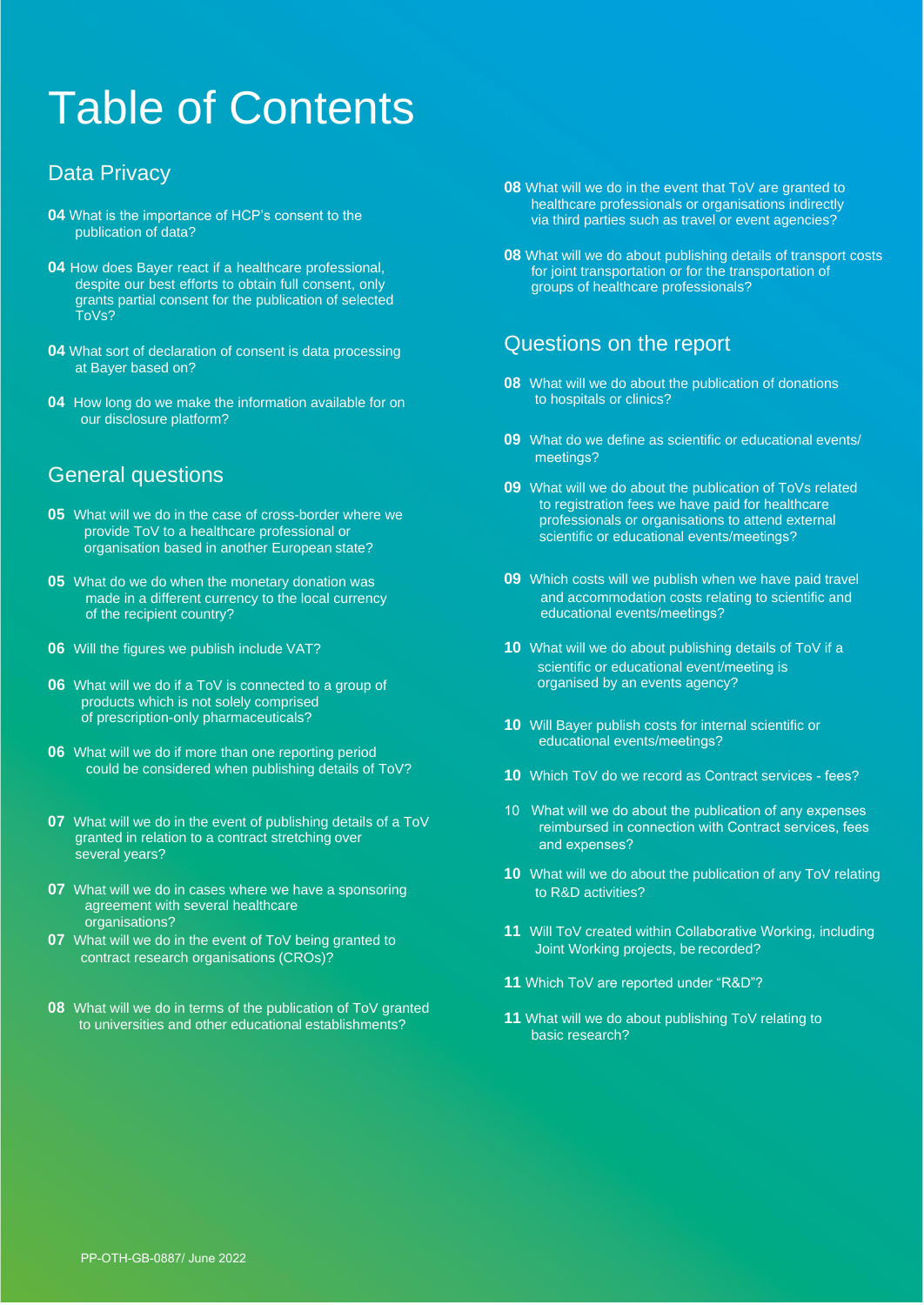# Data Privacy

# **1. Data Privacy – Consent for publication of data Methodology**

## *What is the importance of HCPs consent to the publication of data?*

#### **Legal Background**

As the Disclosure Code is a voluntary self-obligation of the pharmaceutical industry, publication of data is dependent on the consent of healthcare professionals concerned. Everyone is entitled by law to protection of data relating to them.

This basic right covers the recording, processing and dissemination of any personal information, whereby any of these shall require the specific consent of the person affected. There are strict requirements for any such consent – it must be explicit, it needs to be visually highlighted in any contractual texts or similar documents and must be clearly and transparently worded.

#### **Methodology**

Bayer is also requesting consent from all HCPs (including retired HCPs) before declaring a ToV to the individual concerned. If such individual consent is not granted, Bayer will only be able to publish the ToV in the aggregated section of the report; we cannot specify the name, address or other personal data of the recipient.

# **2. Data Privacy – Partial consent for publication of data**

*How does Bayer react if a healthcare professional, despite our best efforts to obtain full consent, only grants partial consent for the publication of selected ToVs?*

#### **Example**

This situation may arise, for instance, if a healthcare professional consents to the publication of accommodation costs for participation in a congress, but does not consent to the publication of a speaker fee which is paid for a different event.

#### **Methodology**

Bayer is seeking overall consent (please see question 3) in other words consent of an individual HCP to declare all ToVs made to them as opposed to just selected activities. However, it is possible that they choose to withdraw consent for certain selected activities. If this happens, Bayer will report all ToVs to such healthcare professionals in the aggregated section of the report. We believe that reporting only selected ToV on an individual level decreases the level of transparency by giving a distorted picture.

# **3. Data Privacy – Declaration of Consent**

#### *What sort of declaration of consent is data processing at Bayer based on?*

#### **Methodology**

Bayer is using the following approach to obtain consent from healthcare professionals:

Bayer is requesting consent before the first relevant reporting period with the respective healthcare professional. The healthcare professional is informed about the purpose of the EFPIA Disclosure Code and the required data processing. The healthcare professional can then decide to grant consent for at least one full reporting period or to dissent to the publication of data. Partial consent is not possible (see question 2).

# **4. Duration of publication**

## *How long do we make the information available for on our disclosure platform?*

#### **Methodology**

Our report will be available for a period of three years. We will amend the report accordingly, if required for specific, e.g. legal reasons.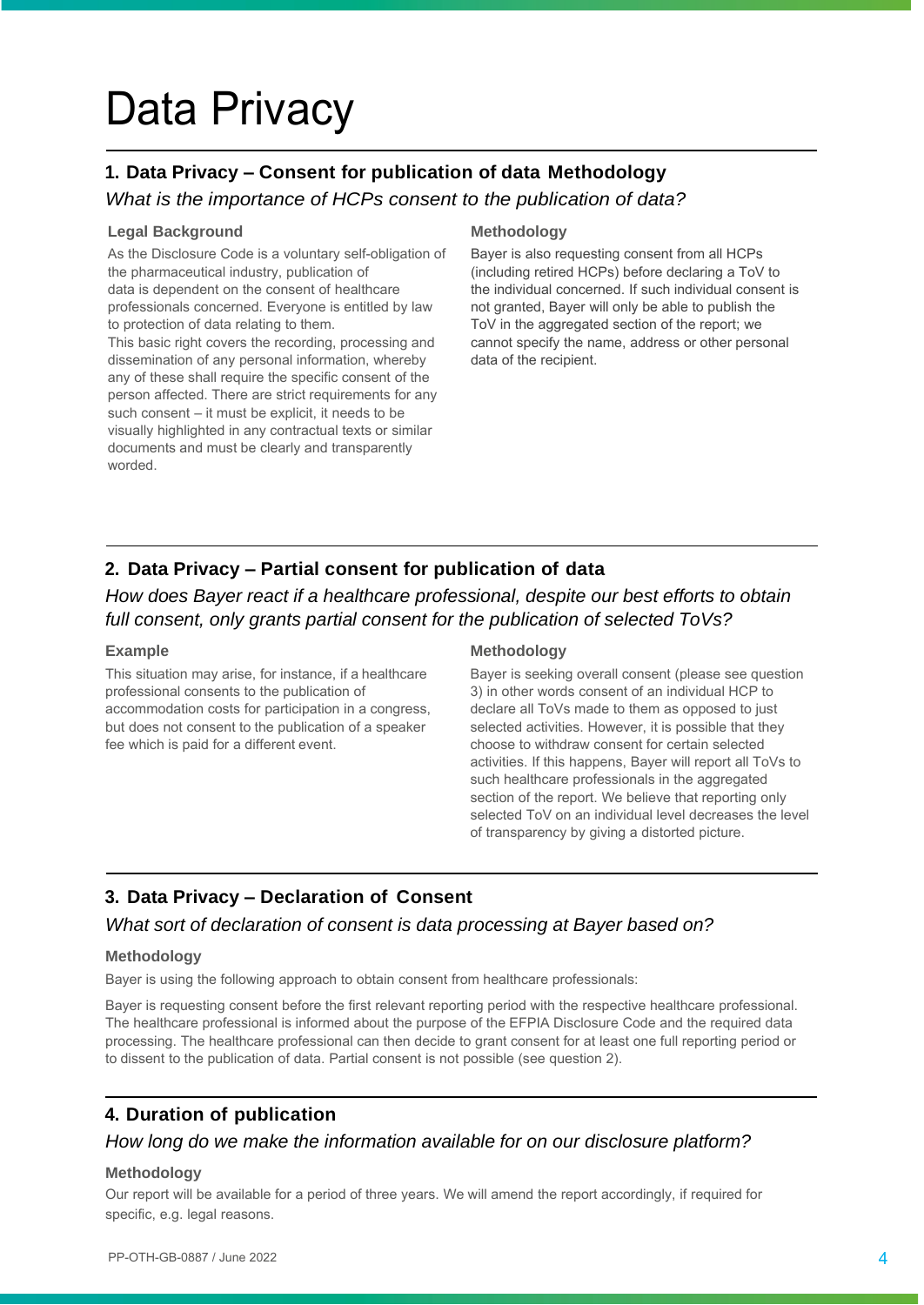# General questions

# **5. Cross-border interactions**

# *What will we do in the case of cross-border interactions, where we provide ToV to a healthcare professional or organisation based in another European state?*

#### **Example**

This sort of situation includes those cases where, for example, the Bayer affiliate in Italy concludes a consultancy agreement with a Germany-based HCP and pays an honorarium for the services provided.

#### **Methodology**

ToV made by a local affiliate to a healthcare professional or organisation with primary practice in a different European state will be reported by the Bayer affiliate in which the HCP or HCO is based. In the examples given above, the ToV will be reported by our German legal entity.

For those countries in which the HCP or HCO has their primary practice but there is no local Bayer affiliate, Bayer will publish the information on a central website.

The same rules apply if a local affiliate in a non-European country grants a ToV to a healthcare professional or organisation with primary practice in a European state. In other words the ToV will be published on the central database.

# **6. Publication of ToV granted in a foreign currency**

# *What do we do when the monetary donation was made in a different currency to the local currency of the recipient country?*

#### **Examples**

A doctor based in Germany receives funding from us to take part in a healthcare convention in the UK and the registration fee is paid in sterling.

A physician with primary practice in the UK is acting as a speaker for an event in Italy. The flight is booked by our Italian legal entity and is paid in euros.

#### **Methodology**

All ToVs specified in our report will be denominated in sterling. If the original payment was not made in sterling, we will convert the amount based on the average exchange rate in the month the ToV was made. Please refer to question 9 regarding the definition of the date we consider as the ToV date.

In the first example, we would convert the reimbursement of the registration fee to euros. The exchange rate will be the average exchange rate in the month of the congress and the ToV declared by the German Bayer affiliate.

In the second example, we would convert the costs of the flight into sterling. The exchange rate will be the average exchange rate in the month of the flight and the ToV would be declared by Bayer in the UK since this is where the recipient has their primary practice.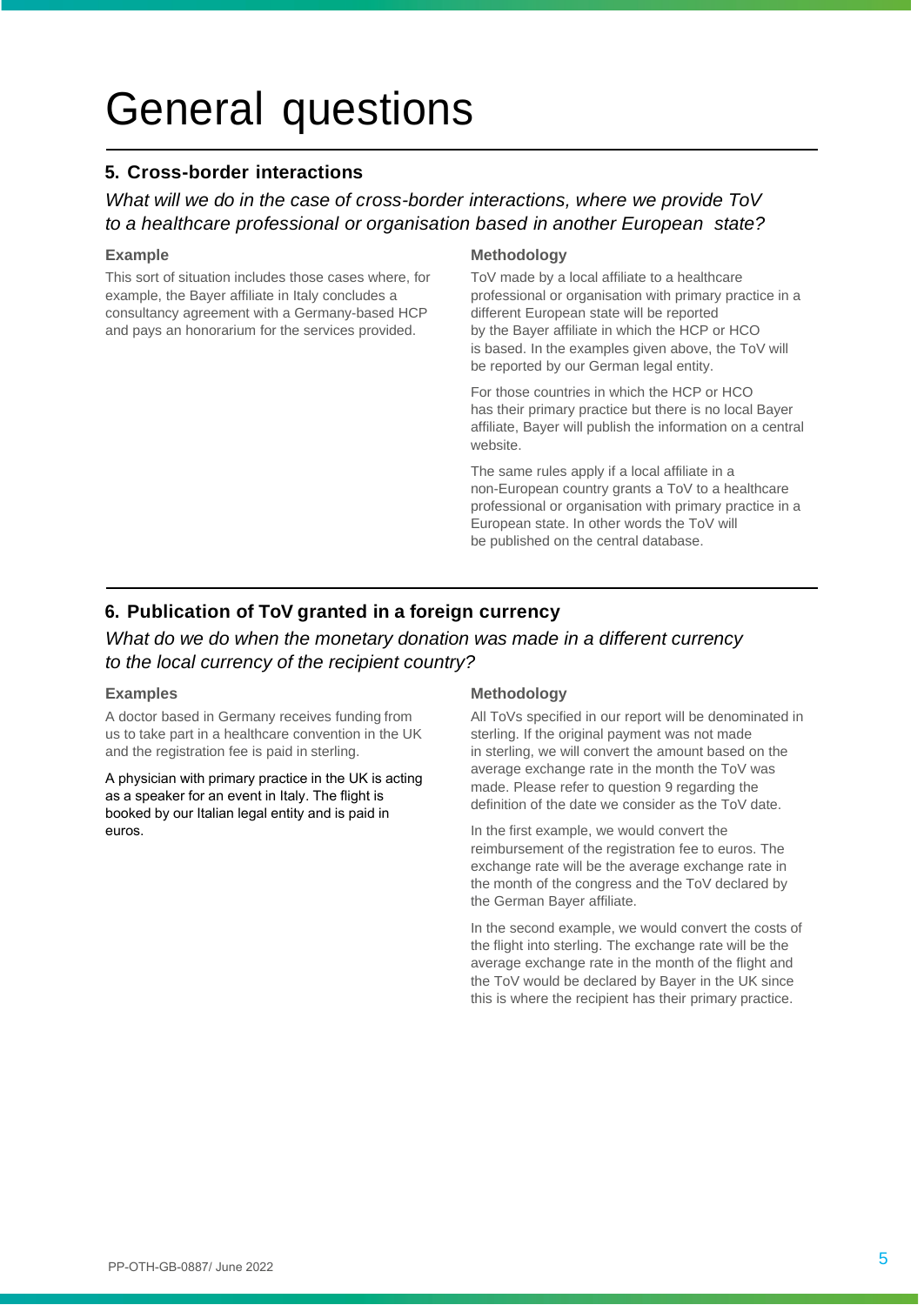# **7. VAT**

## *Will the figures we publish include VAT?*

#### **Legal background**

The EFPIA Disclosure Code allows member companies to publish gross or net figures (i.e. including or excluding VAT).

#### **Methodology**

Bayer will report all ToVs as net amounts, excluding VAT. Where quoted separately on invoices, Tourist Tax is excluded from ToV value.

# **8. ToVs connected to product groups which do not solely comprise prescription pharmaceuticals**

What will we do if a ToV is connected to a group of products which is not *solely comprised of prescription-only pharmaceuticals?* 

#### **Background**

Under the EFPIA Disclosure Code, ToVs are only covered in connection with prescription-only medicines. In practice, however, such ToVs may relate to a group of products made up of a combination of prescriptiononly and non-prescription pharmaceuticals and other products or devices.

#### **Example**

Healthcare professionals are invited to a scientific event, where results of a clinical trial related to a prescription-only medicine are presented. At the same time, information on over-the-counter medicines in the same therapeutic area is provided.

#### **Methodology**

As long as ToVs are not exclusively connected to over-the-counter medicines or medical devices – which are not in scope of the EFPIA Disclosure Code -Bayer will disclose such ToVs in full. ToVs made to any HCPs or HCOs that can influence the prescription of a medicine in relation to the Radiology business, will be disclosed in full. Bayer will disclose package deal service fees for any transfers of value not relating to ordinary course purchases and sales of medicine.

# **9. Reporting period**

# What will we do if more than one reporting period could be considered when *publishing details of ToVs?*

#### **Examples**

This situation may arise in various situations:

- 1. A healthcare professional agrees during one reporting period to appear as a guest speaker at an event, the flights are booked during this period, but the event itself takes place in the following reporting period.
- 2. A sponsorship for an event is granted in one reporting period, but relates to an event taking place in the next reporting period.
- A speaker is engaged for an event at the end of one reporting period, but the invoice is received and the honorarium is paid in the next reporting period.
- 4. An HCP enters into a long-term consultancy contract with Bayer, which lasts for eighteen months i.e. a time longer that one reporting period.

#### **Methodology**

We will publish ToV in accordance with the following rules:

In the case of short term activities within a defined timeframe (e.g. congresses or other scientific events), the start date of the activity defines the reporting period. For long-term activities, the posting date of the relevant invoice determines the reporting period. Donations are always reported in the reporting period where they are made.

In the event that an invoice for a short term activity is not received in time to include the ToV in a report, the amount will be disclosed in the following report.

For the examples given above this methodology leads to the following results:

- As the event is a short term activity, all related ToVs will be reported in the reporting period in which the event takes place.
- As the event is a short term activity, the sponsorship will be reported in the reporting period in which the event takes place.
- As the speaker is engaged for a specific event, the payment will be reported in the reporting period where the event took place. Only if the invoice is received too late will reporting be postponed until the next reporting period.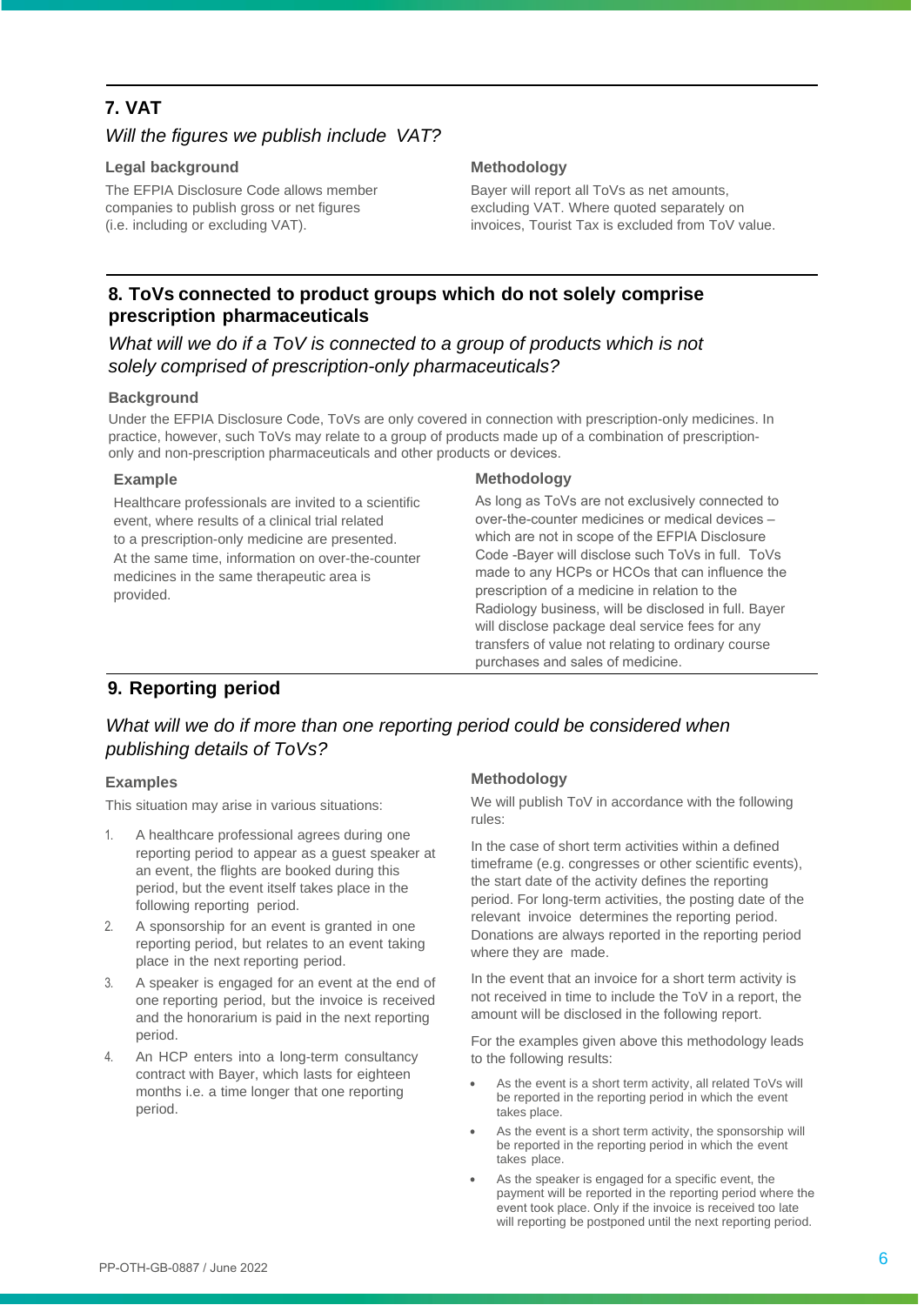• As the consultancy contract is a long-term activity, the ToV under this agreement will be reported in the period in which the individual invoices for specific activities are received.

In the event that our reporting methodology should change, we will ensure that all relevant ToVs are correctly reported. This means that any changes to our methodology will not result in any failure to publish details of any ToV subject to a publication requirement.

# **10. Publication of ToV relating to contractual arrangements lasting several years**

# *What will we do in the event of publishing details of a ToV granted in relation to a contract stretching over several years?*

#### **Example**

This situation may arise, for example, in the event that we have a consultancy agreement with a doctor which has a term from 1 July 2019 to 31 December 2021 and which attracts a total consultancy fee of EUR 3,500, which is paid in stages.

#### **Methodology**

In such a case, we will disclose the individual payments based on the date when Bayer receives the respective invoices. Details depend on the contract with the consultant (e.g. what services are agreed for which time period, which amounts are foreseen for these services, etc).

# **11. Sponsoring payments made to more than one organisation**

## What will we do in cases where we have a sponsoring agreement with several *healthcare organisations?*

#### **Methodology**

We will publish details of ToVs on an individual HCO basis in accordance with the EFPIA Disclosure Code. If an individual ToV can be allocated pro rata to the relevant organisation, then ToVs will be published under the name of the respective organisation.

If such an allocation is not possible, we will assume that each organisation receives an equal share and will publish this accordingly.

# **12. ToV to Contract Research Organisations (CROs)**

# *What will we do in the event of ToV being granted to contract research organisations (CROs)?*

#### **Background**

Contract / clinical research organisations are research organisations that provide clinical study planning and execution services to companies in the pharmaceutical sector in return for payment.

#### **Methodology**

We will not publish details of any ToV granted to any CROs whose services we retain. However, we will report ToV, if:

- The CRO is comprised of healthcare professionals or has links to a medical institution (like a university hospital or a publicly-run organisation). In such case, the CRO is considered to be an organisation and details of any ToV granted to it will be published by us in accordance with the general rules.
- The CRO is used indirectly to grant ToV to healthcare professionals ("pass-through costs"). In such case, we will publish these ToVs in accordance with the general rules.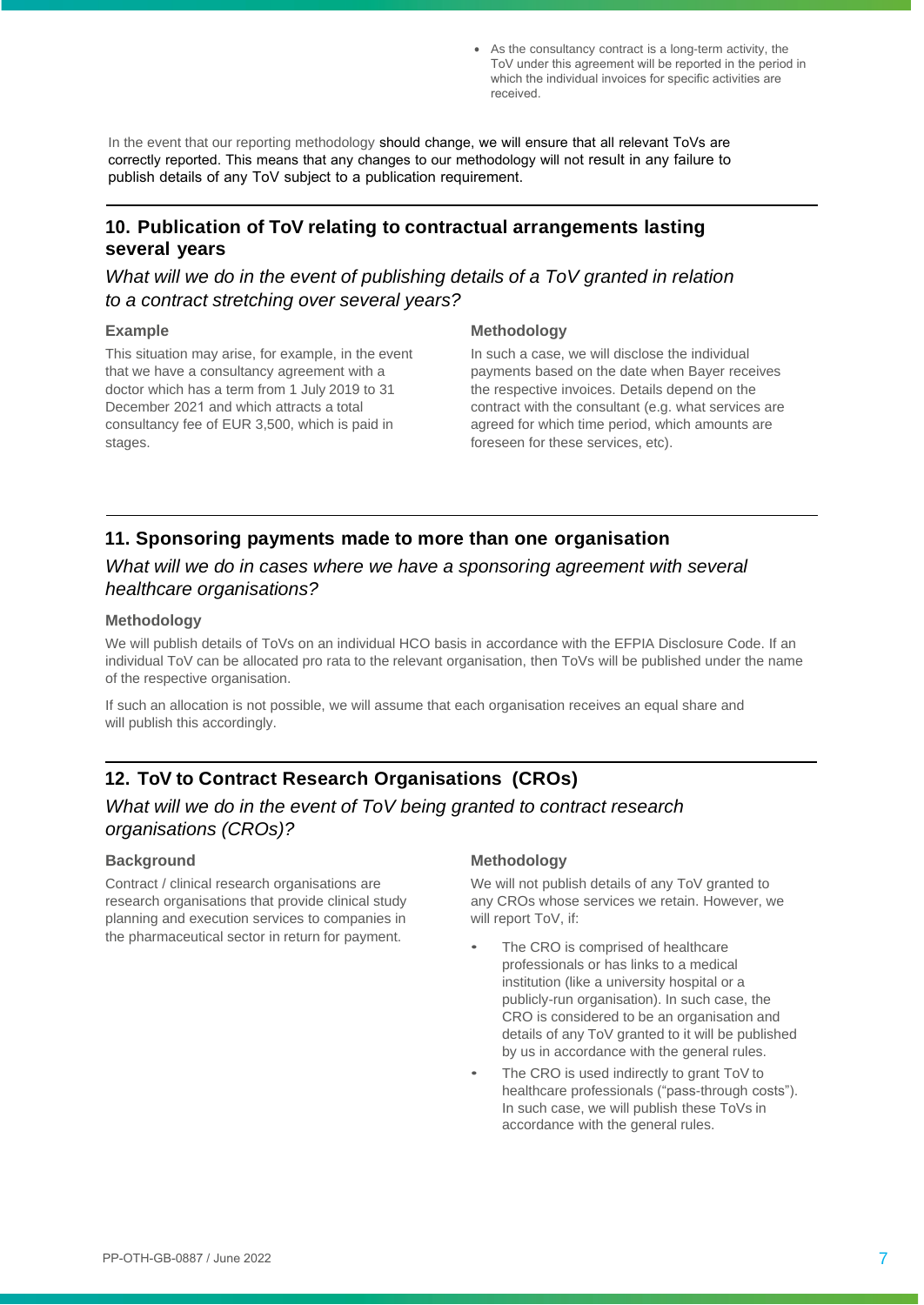# **13. Recording of ToV granted to universities and other educational establishments**

# *What will we do in terms of the publication of ToV granted to universities and other educational establishments?*

#### **Methodology**

Universities and other educational establishments or organisations are not in scope of the EFPIA Disclosure Code per se. We will however publish details of such ToVs in the event that they are indirect ToVs to a healthcare organisation, such as a university hospital, or one or more healthcare professionals. In such cases, we will publish the details of each of those ToVs under the name of the university or other educational establishment to which they were granted.

## **14. Indirect ToVs to healthcare professionals and organisations**

*What will we do in the event that ToVs are granted to healthcare professionals or organisations indirectly via third parties, such as travel or event agencies?* 

#### **Methodology**

In the event that we become aware that ToVs granted by us to a third party have been passed on to healthcare professionals or healthcare organisations, we will publish the details of each of those ToVs under the name of the relevant healthcare professional or organisation. Our contractual arrangements with third parties include the obligation to report the relevant data to us in the necessary level of detail. Our contract partners are also obliged to ensure that such information transfer is in line with applicable data privacy laws.

# **15. Transport costs for joint transportation**

# *What will we do about publishing details of transport costs for joint transportation or for the transportation of groups of healthcare professionals?*

#### **Methodology**

The total transportation cost for a group of healthcare professionals will be disclosed on an aggregate basis.

# Questions on the report

# **16. Donations – hospitals or clinics as recipients**

*What will we do about the publication of donations to hospitals or clinics?*

#### **Example**

It is possible in this case that the donation, such as a Therapy Review, will be made to a hospital or clinic as a whole or to a department or unit within that institution, such as the oncology unit.

#### **Methodology**

In the event that the donation is clearly intended for a specific department or unit within a hospital and this department is a legal entity in its own right, we will publish details of the donation and give the name of the department. In the event that the donation is made to the hospital as a whole, or if the department is not a legal entity we will publish the donation under the name of the hospital or trust.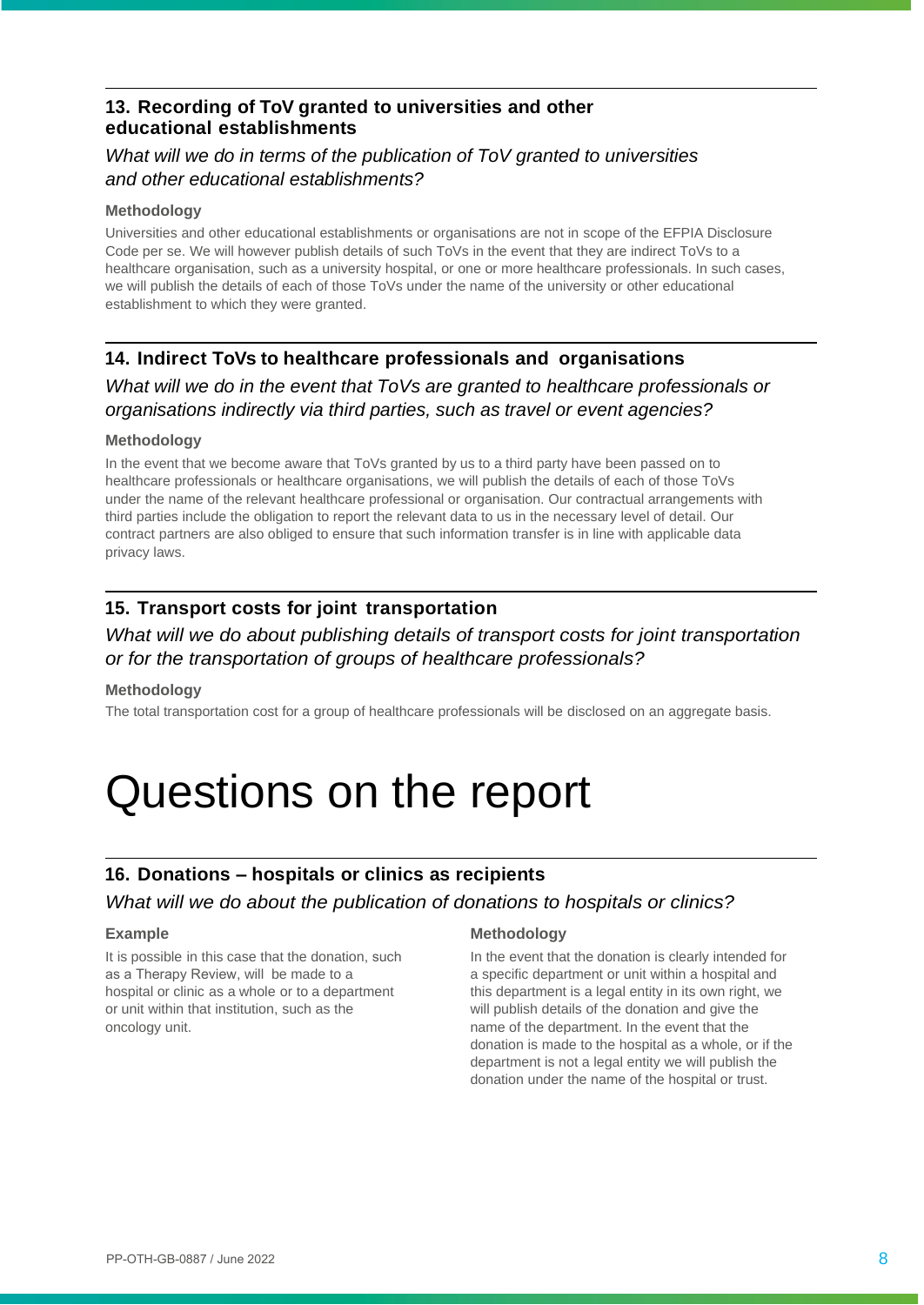# **17. Sponsorships**

# *Which ToVs will we publish relating to sponsoring agreements?*

#### **Legal background**

A sponsorship under the EFPIA Disclosure Code is any agreement, where Bayer grants a ToV in exchange for advertisement opportunities including contribution to costs related to events/ meetings paid to HCOs or to organisations managing events on their behalf.

#### **Our approach**

We will publish the entire sponsorship amount agreed in the underlying sponsorship contract unless a breakdown into disclosable versus non-disclosable items is documented. The sponsorship amount is determined based on the fair market value for the advertisement opportunities obtained. We will include sponsorships made to professional event organisers.

# **18. Scientific and educational events/meetings– definition**

## *What do we define as scientific or educational events/meetings?*

#### **Methodology**

We define any event (e.g. conventions, conferences, symposia etc.) with a focus on providing medical or scientific information or serving to further the medical training of healthcare professionals as scientific and educational events.

# **19. Scientific and educational events/meetings – registration fees**

# *What will we do about the publication of ToVs related to registration fees we have paid for healthcare professionals or organisations to attend external scientific or educational events/meetings?*

#### **Methodology**

We will publish the payment of registration fees as a ToV to the relevant healthcare professionals in the section devoted to "registration fees". The total amount of such fees assumed during the reporting period will be published for each individual healthcare professional. Such fees can also be reported for a healthcare organisation, e.g. if Bayer supports the participation of a certain number of physicians working at a hospital and the hospital chooses the participants. In such case, the hospital is seen as the recipient of the ToV.

# *20.* **Scientific and educational events/meetings – travel and accommodation costs**

# *Which costs will we publish when we have paid travel and accommodation costs relating to scientific and educational events/meetings?*

#### **Methodology**

We will disclose any travel and accommodation costs for HCPs and HCOs that are not related to services or Research & Development activities in this category. This includes, for example, costs for flights, train, taxi and hotel costs (including daily delegate rates).

If travel is organised through an external travel agency, the administrative costs of that travel agency will not be reported. Such travel agency is contractually obliged to provide us with the information, as to which ToVs have actually been provided to individual participants.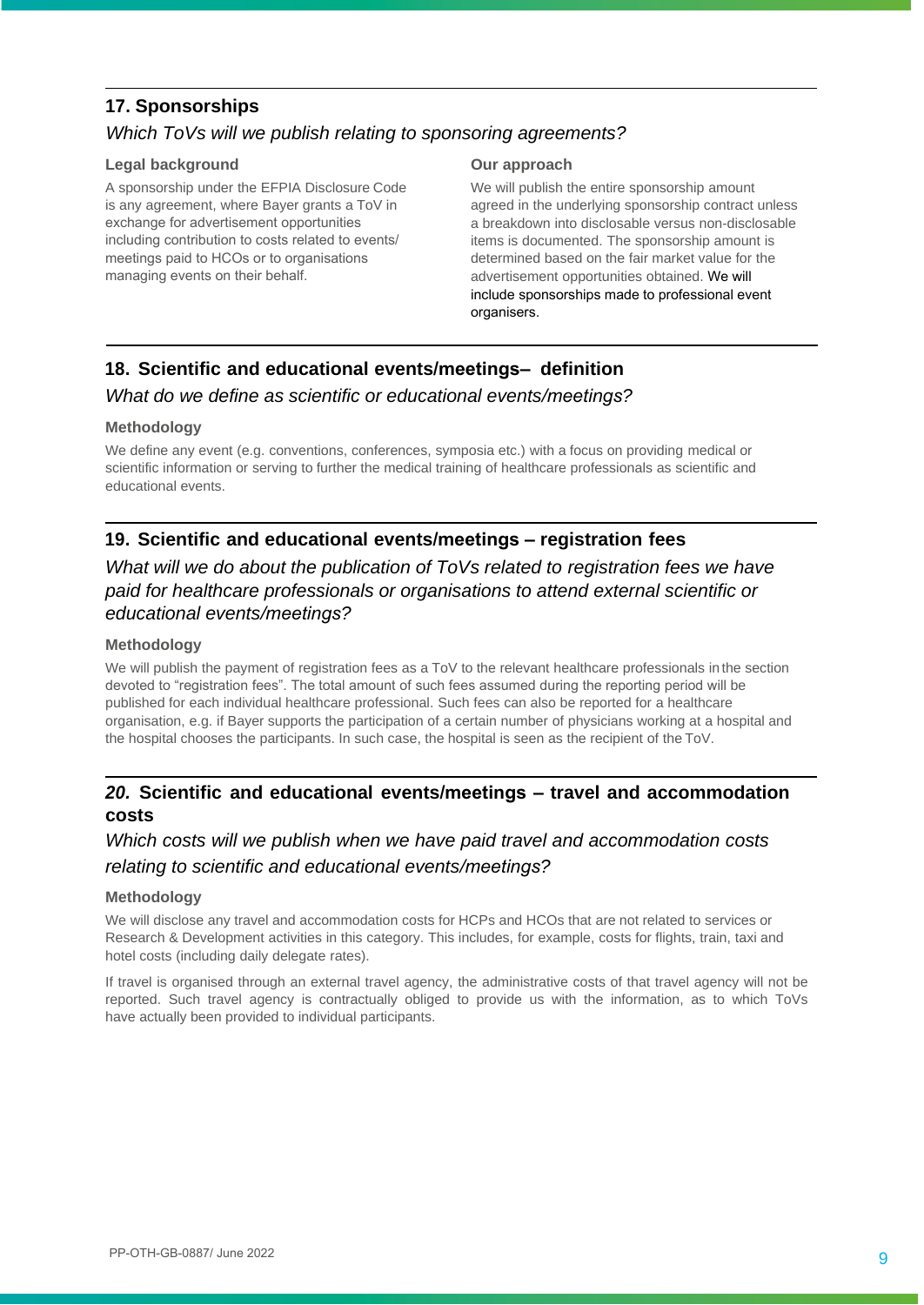# **21. Scientific and educational events/meetings – organisation by an events agency**

# *What will we do about publishing details of ToVs if a scientific or educational event/meeting is organised by an events agency?*

#### **Methodology**

If an event (convention, conference, symposium etc.) is organised by an events agency and the ToV is paid to that agency, but the event has a clear relevance to a HCO, we will publish details of such ToV under the name of the related HCO. As a general rule, we report the entire sponsorship amount. Only if we receive specific information that a limited amount is transferred to the HCO, we will report only this limited amount. This can happen, for example, if the HCO has out-licenced the name of a traditional event and is only receiving a certain percentage of sponsorship amounts as licence fees.

# **22. Continuous professional development events – costs for internal events** *Will Bayer publish costs for internal scientific or educational events?*

#### **Methodology**

Internal events are defined as events organised by Bayer itself. Bayer does not charge registration fees for its own events; therefore no ToV takes place in this regard. In the event that we have paid the travel and accommodation costs for those persons attending our internal events, details of such will be published specifying the name of the relevant healthcare professional in the category provided for this purpose.

# **23. Contracted services – definition**

## *Which TOV do we record as contracted services and fees?*

#### **Legal background**

**Contracted s**ervices and fees are due under corresponding service and consultancy agreements. We understand these to be any ToV granted in exchange for any kind of service, which is not covered by another reporting category of the EFPIA Disclosure Code.

#### **Our approach**

Under the category contracted services and fees, we record any ToV (monetary or non-monetary), which is granted in exchange for services provided by HCPs, HCOs, patient organisations, individuals representing patient organisations and members of the public including patients and journalists. Services provided

by experts will be remunerated at fair market value.

Generally, fees for services are honoraria paid for services like speaker engagements or consultancy. If services provided are connected to activities in scope of the category "Research and Development", the fees will be reported in that category. We pay to the ultimate recipient of a TOV wherever possible.

# **24. Contracted Services, fees and expenses – reimbursement of expenses** *What will we do about the publication of any expenses reimbursed in connection with contracted services fees and expenses?*

#### **Legal background**

In terms of ToVs falling under the category "contracted services, fees and expenses", the data record template provides for any expenses reimbursed being published in addition to and separately from the fee itself. These expenses generally include travel and accommodation costs.

## *What will we do about the publication of any ToVs relating to R&D activities?*

#### **Our approach**

In the event that the ToV relate to any R&D activities, we will only publish the total ToV without specifying the name of the recipient.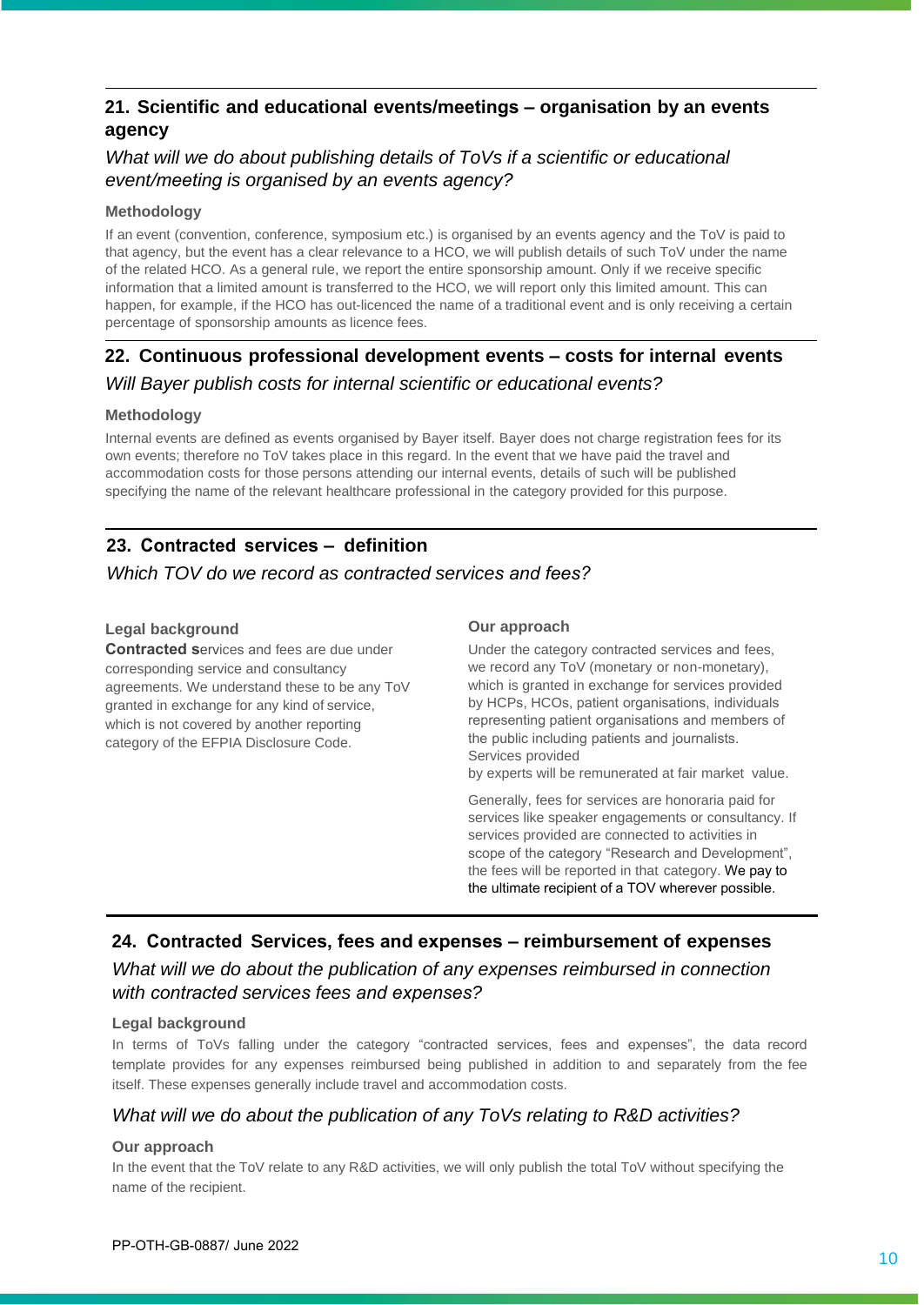# **25. Collaborative Working including Joint Working Projects**

# *How will ToV created within Collaborative Working including Joint Working projects be recorded?*

#### **Legal background**

The Department of Health defines collaborative working, including joint working, between the NHS and the pharmaceutical industry as situations where, for the benefit of patients, one or more pharmaceutical companies and the NHS pool skills, experience and/or resources for the joint development and implementation of patient centred projects and share a commitment to successful delivery.

Pooling resources can consist of financial input, seconding personnel or arranging 3rd party support from both parties (Bayer and the NHS).

For the TOV we are only reporting the contribution from Bayer.

#### **Methodology**

Where, under the Collaborative Working, including Joint Working, contract that the ToV is financial, we will disclose the individual payments based on the date when Bayer receives the respective invoice(s). Equally, where the ToV is for a 3rd party service we will disclose the individual payments based on the date when Bayer receives the respective invoice(s) from the contracted 3rd party supplier.

Where the ToV is a Bayer employee seconded into a HCO we will publish the appropriate reference cost for the activity provided during the reporting period. If the secondment spans two reporting periods we will publish the relevant amounts for each reporting period respectively.

# **26. Research & Development (R&D)**

## *Which ToVs are reported under "R&D"?*

#### **Our approach**

For the purpose of disclosure, research and development ToVs are ToVs to health professionals or healthcare organisations related to the planning or conduct of non-clinical studies (as defined in the OECD Principles of Good Laboratory Practice); clinical trials (as defined in Regulation 536/2014); non-interventional studies that are prospective in nature and involve the collection of data from, or on behalf of, individual or groups of health professionals specifically for the study. Costs that are subsidiary to these activities can be included in the aggregate amount.

# **27. Basic research**

# *What will we do about publishing TOVs relating to basic research?*

#### **Our approach**

As basic research is usually targeted at either developing new products or relates to a specific product and is intended to extend its scope of use, we will publish the total value of ToV under the category "R&D".

If we conduct basic research unconnected to the development of new or enhancement of existing products, we will publish it under the category "contracted service agreements" rather than under "R&D".

In the event, however, that we support basic research in the form of donations to a university hospital, for example, we will publish the corresponding ToV under the category "monetary donations / donations in kind".

#### **For any queries relating to the disclosure of 2021 data, please contact hc[pdisclosure@bayer.com](mailto:sclosure@bayer.com)**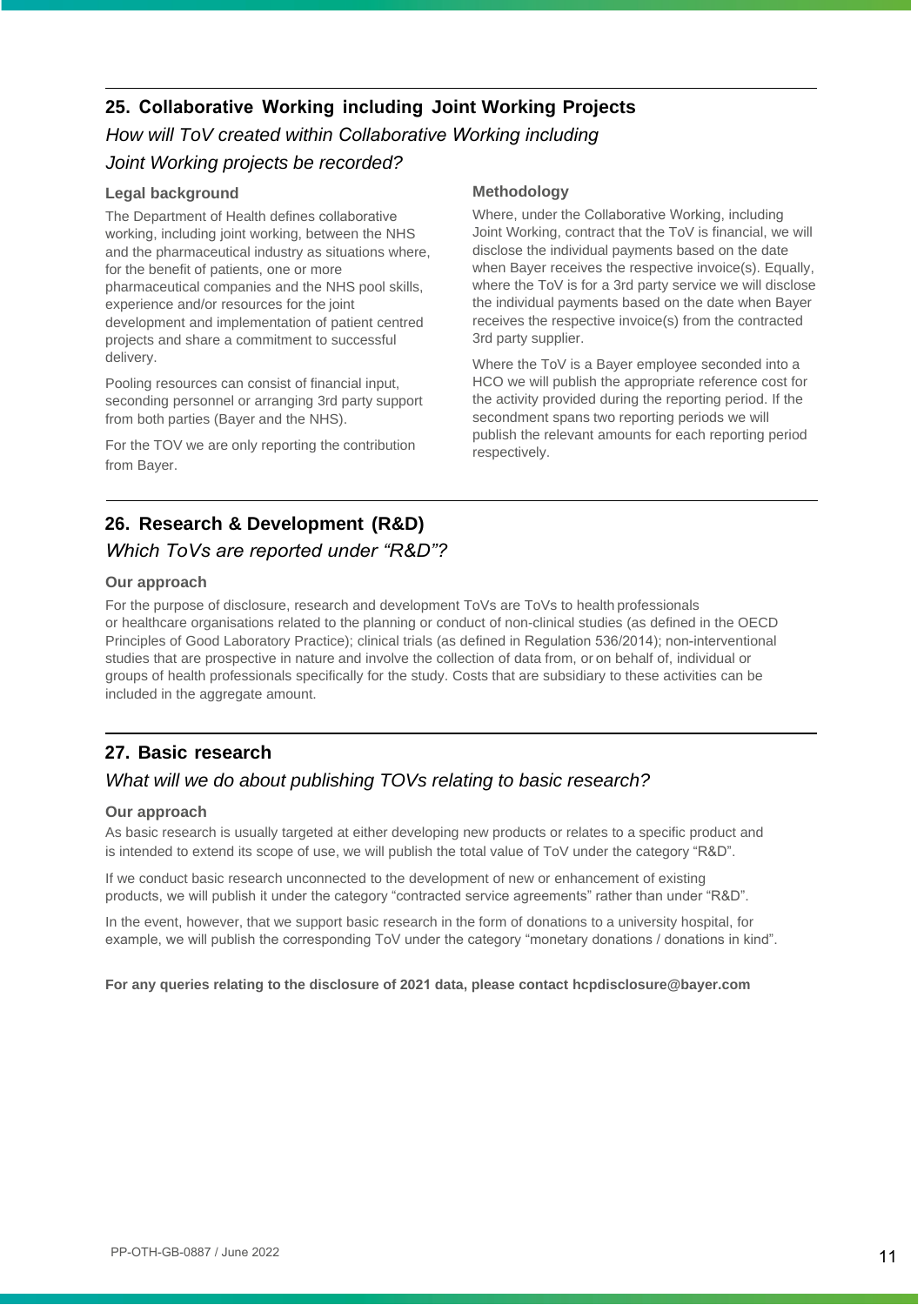# Index

| <b>Term</b>                                     | <b>Section</b> |
|-------------------------------------------------|----------------|
| Accommodation costs                             | 20, 24         |
| Basic research                                  | 27             |
| Collaborative Working (including Joint Working) | 25             |
| Contract / Clinical Research Organisation (CRO) | 12             |
| Contracts, long-term                            | 10             |
| Cross-border issues                             | 5              |
| Currency, foreign                               | 6              |
| Declaration of consent                          | $\sqrt{3}$     |
| <b>Donations</b>                                | 16             |
| Events agency                                   | 14, 21         |
| Events, internal                                | 22             |
| <b>Expenses</b>                                 | 24             |
| Indirect ToV                                    | 14             |
| Non-prescription medication                     | 8              |
| Reporting period                                | 9              |
| Research & Development                          | 26             |
| Sponsoring                                      | 11, 17         |
| Transfer of Value (ToV)                         | Introduction   |
| <b>Transport costs</b>                          | 15             |
| <b>Travel costs</b>                             | 20,24          |
| Universities, ToV to                            | 13             |
| <b>VAT</b>                                      | $\overline{7}$ |